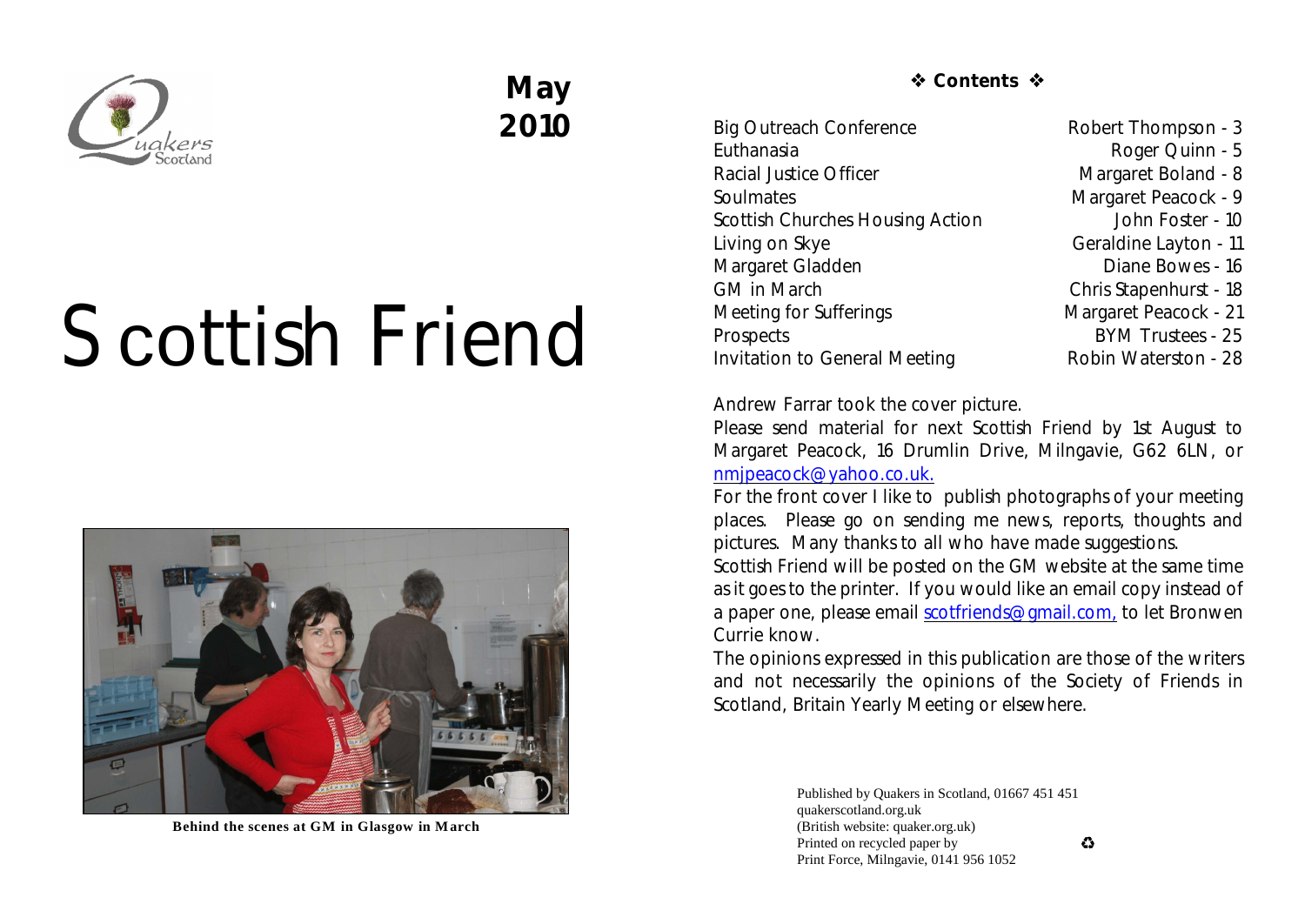#### **The Big Outreach Conference-Swanwick 22-24 January**

### **Robert Thompson**

Around 125 Friends gathered from all parts of BYM (including four from Scotland ) at the very fine Hayes Conference Centre in Swanick to discuss, debate, listen and reflect on all aspects of Quaker Outreach. A very full and varied weekend began on the Friday evening with "A Gentle Leading" from Jennifer Barraclough from Woodbrooke giving a very personal insight into her journey to Friends and offering thoughts on "Building Communities". Her understated but profound talk set the mood well and brought the large gathering together.

Saturday morning saw a robust presentation from Geoffrey Durham called "To See Ourselves as Others See Us." This was based on the detailed findings of Market Research undertaken on behalf of Quakers by DVL Smith in June 2009. The results make very interesting reading for anyone concerned with future of the Religious Society of Friends.

#### Key points-

1. There appears to be considerable confusion amongst many people about the role and beliefs of Quakers.

2.Five in ten respondents thought that Quakers are "very strict" in their religious outlook.

3.One third felt that Quakers were "evangelical"

The main discussion point for Quakers as we look to the future can be summed up as follows-

" One communications approach for the Quakers is to continue with their traditional "passive" style of communications, based on the critical underlying assumption that people will find their way to Friends.

The counter view is that the negative messages and confusing "noise" circulating around what the Quakers stand for is blocking people's paths to finding Quakers and that therefore more overt communications about the Quaker message should now be considered."

Following this presentation and some lively discussion Ginny Wall from Woodbrooke introduced the new "Becoming Friends" project on behalf of Woodbrooke and Quaker Life.

The main work of the conference took place in seven separate "Concern Groups" which met three times over the weekend and were asked to produce a Minute by lunchtime on Sunday .Three of the four Friends from Scotland joined the rather too big "Rural, Small and Scattered Meetings" Group and produced a Minute that included nine proposals for further consideration re. Outreach. The seven Concern Groups generated a great many ideas which I hope to pull together in the near future for use in Scotland .( Along with the Geoffrey Durham presentation.)

Packed in between all this work were two Special Interest Group sessions, two Epilogues and a great deal of discussion and laughter over excellent meals and refreshment breaks!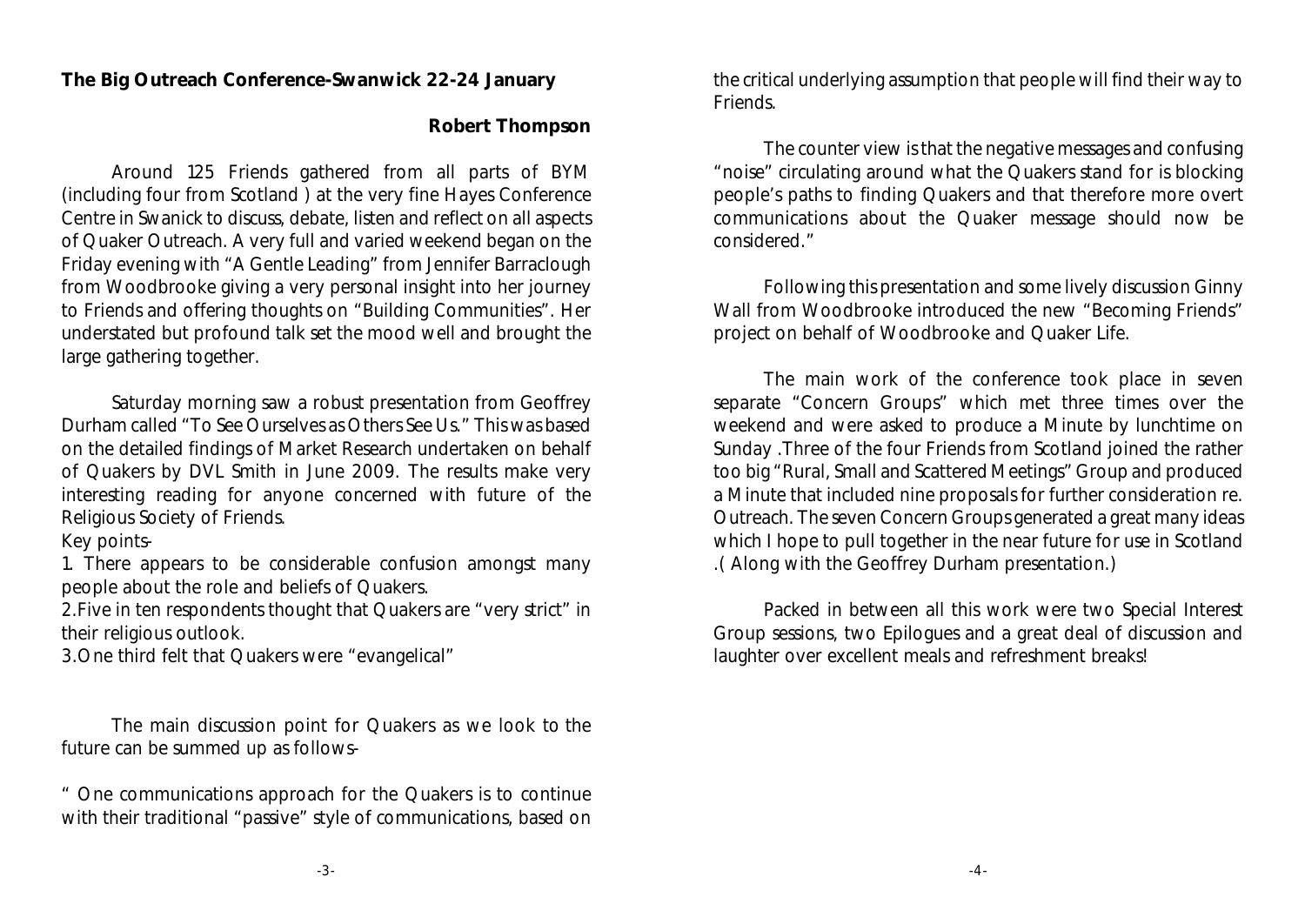#### Euthanasia **Roger Quinn**

In the prayer attributed to St Frances of Assisi are the words 'where there is despair let me bring hope'. With the exception of mental illness and execution (Socrates and Field Marshall Rommell both committed suicide under duress), suicide is an expression of deep despair. Despair caused by loneliness, by setting unachievable goals for oneself, by lack of money to cover all ones commitments, (in one particular case thinking that was so), of young men who have been jilted and for the purpose of this article also people in great pain and those who are fearful of being a burden to their families.

Anger is also a prime mover of suicide ('I'll make the b...r suffer'). In his book the Mammon of Righteousness, P C Wren, the creator of Beau Geste, shows how an innocent man could hang on the circumstantial evidence of an angry suicide for there must always be a prevailing sense of guilt amongst those who are left behind. That terrible feeling of 'we should have done more'.

'The Lord giveth and the Lord taketh away, blessed be the name of the Lord'. At some times in our lives we will all hear these words, for death is the only certainty of life and God the giver of both. It was horrible last year to see my brother wasting away before my very eyes. All one could do was pray that the end would come soon and when it did along with the sadness came a profound sense of relief. Relief that not only this poor body was at last at rest but relief also that to use Masefield words 'the long trick's over', for those of us who sat so long at his bedside. For the terminal illness is a preparation for those who are going to be left behind and in suicide there is all too often no such preparation.

In Bathford Church where my family stayed during the war

there is a stained glass window erected by the spinster lady of Warley manor in memory of her brother killed in World War I. The window depicts a young man in uniform lying at the foot of the cross with the accoutrements of war lying all around him. Under the picture are the words of St John's gospel 'greater love hath no man than this, that a man lay down his life for his friends'. Along with this one is reminded of the heroism of Captain Oates walking out into the frozen wastes in Antarctica so that his companions might have a better chance of survival.

The Bible is unequivocal on the subject of murder, and suicide whether assisted or not is murder. In the most recent issue (Easter 2010) of the Journal of the Christian Medical Fellowship the editor makes the point that 'British law is based on the biblical prohibition of the intentional killing of the legally innocent'. Intention is an important word in this connection as anyone who remembers the case of Rex. versus Bentley and Craig will recall. This case, which still surfaces today, concerns two young men who went out one night. One of them, Craig, was armed with a pistol with which he shot a policeman. At the trial it was alleged that Bentley had shouted to Craig 'let him have it'. To this day it has been unclear whether he meant Craig to shoot or give up the gun. However the trial judge in the summing up laid emphasis on the fact that the evidence had shown that the two men had gone out with the 'intention' of killing. Both men were found guilty. Bentley who had not killed was hanged and Craig (a minor) was detained. It follows therefore that no amount of motivation is sufficient to justify a mercy killing.

By contrast self-murder or suicide is destructive not only of the victim of also of those left behind. I shall always remember the shock and horror that greeted the news of the suicide in the small Irish village that I lived in during the sixties. It was, I was informed,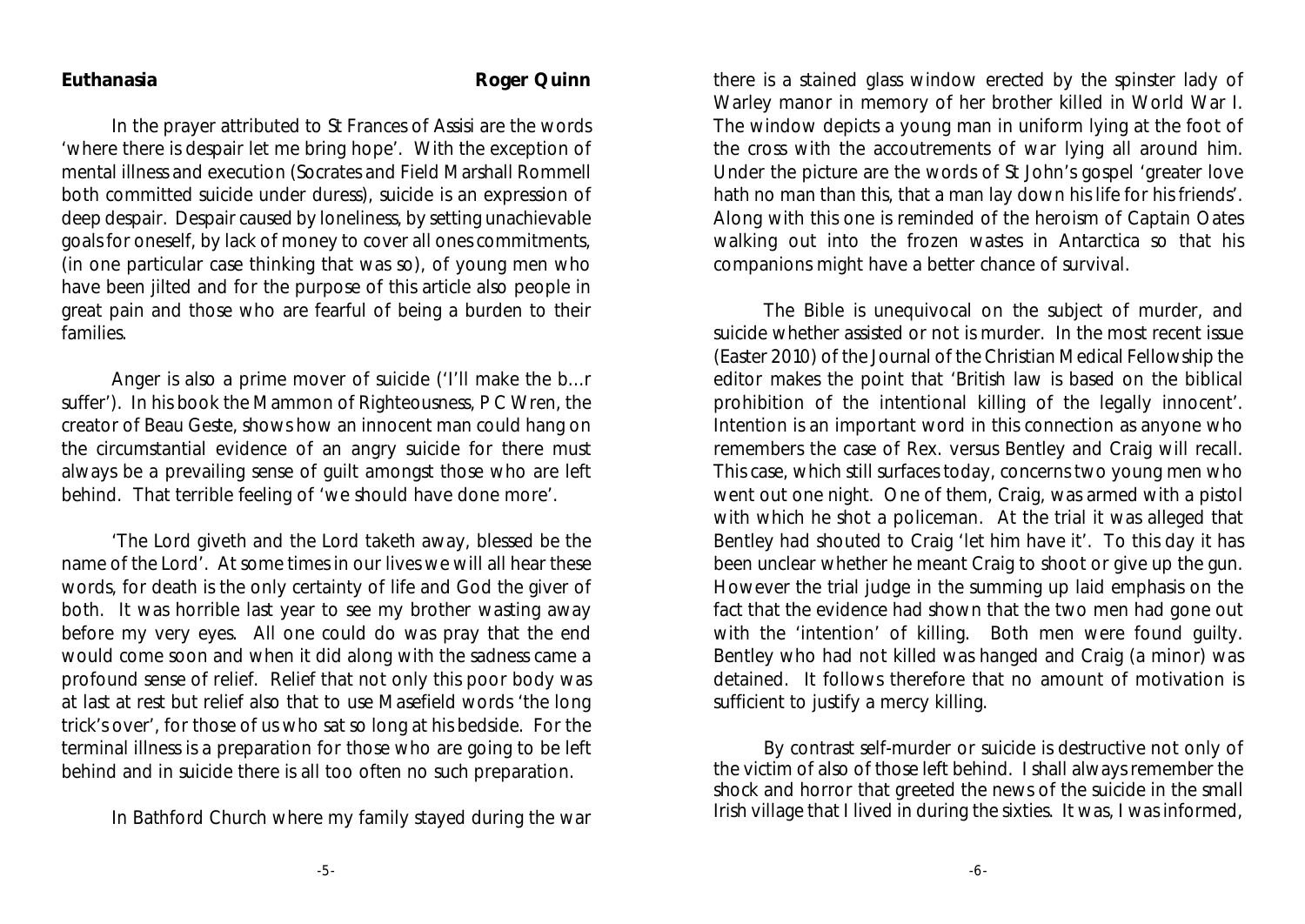the first in the Republic for sixteen years. Although doubtless there had been others that had not been so blatant and had in charity been called something else. For the Catholic Church abhors suicide and is threatening to mount a legal challenge in the courts should Margo MacDonald's bill become law.

Where in all this does the Hippocratic oath come? This great oath for two and a half thousand years has sought to protect the life of society from such murderous activities as those of doctors Bodkin Adams and Shipman. In eroding this pledge still further, it will become nothing more than a ceremonial form of words. At this time of year, Easter, we are reminded of the most desolate of suicides, that of Judas Iscariot who having betrayed the greatest teacher that the world has ever known hanged himself. Legend has it that the tree on which he died is known today as Certis, common name the Judas Tree, and ever since that fateful day it would fall down if anyone tried to climb it. It has the most beautiful pink flowers in spring.

In a review article in the current issue of the *The Psychiatrist* the authors call for greater access to palliative care. At present only sixteen percent of cancer deaths occur in hospice care and four percent of all deaths are under hospice care. The remainder of people dying have to put up with non-specialised care often in general wards in hospitals that out of necessity have different priorities.

The words of Zachariah the father of John the Baptist echo down the ages 'And thou, child, shalt be called the prophet of the Highest: for thou shalt go before the face of the Lord to prepare his ways; To give knowledge of salvation unto his people by the remission of their sins, Through the tender mercy of our God; whereby the dayspring from on high hath visited us, To give light to them that sit in darkness and in the shadow of death, to guide our feet into the way of peace.' Luke 1:76-79 (King James Version).

#### **New ACTS appointment Scottish Churches Racial Justice Officer Margaret Boland**

Francis Alao was recently appointed.. He came to meet people from local churches at Renfield St Stephens church centre, and I went along. Meeting in the Chapel with chairs in a circle and the sound of music from the Glasgow Music Festival sessions held elsewhere in the building it was a warm and welcoming atmosphere.

The funding for the post has increased so that Francis has a 4 day week compared to the 2.5 day week that his predecessor, Nelu had, and his enthusiasm for the work will make the most of that extra time.

Francis told us of his journey from Nigeria to Scotland, and made some interesting comparisons between the two. He suggested that the ministers who are coming to serve the church from overseas are "reverse missionaries" coming to reinvigorate the church of the "mother" country and that mission should expand into the community.

Having been 5 years in Scotland, first coming as a student, and then working with 'Heart for the City', a project based at Maryhill, North Glasgow which has links with the Scottish Episcopal Church. He is the Senior Pastor of Glasgow International Christian Church, the worshipping community of Heart for the City, situated in Glasgow Caledonian University .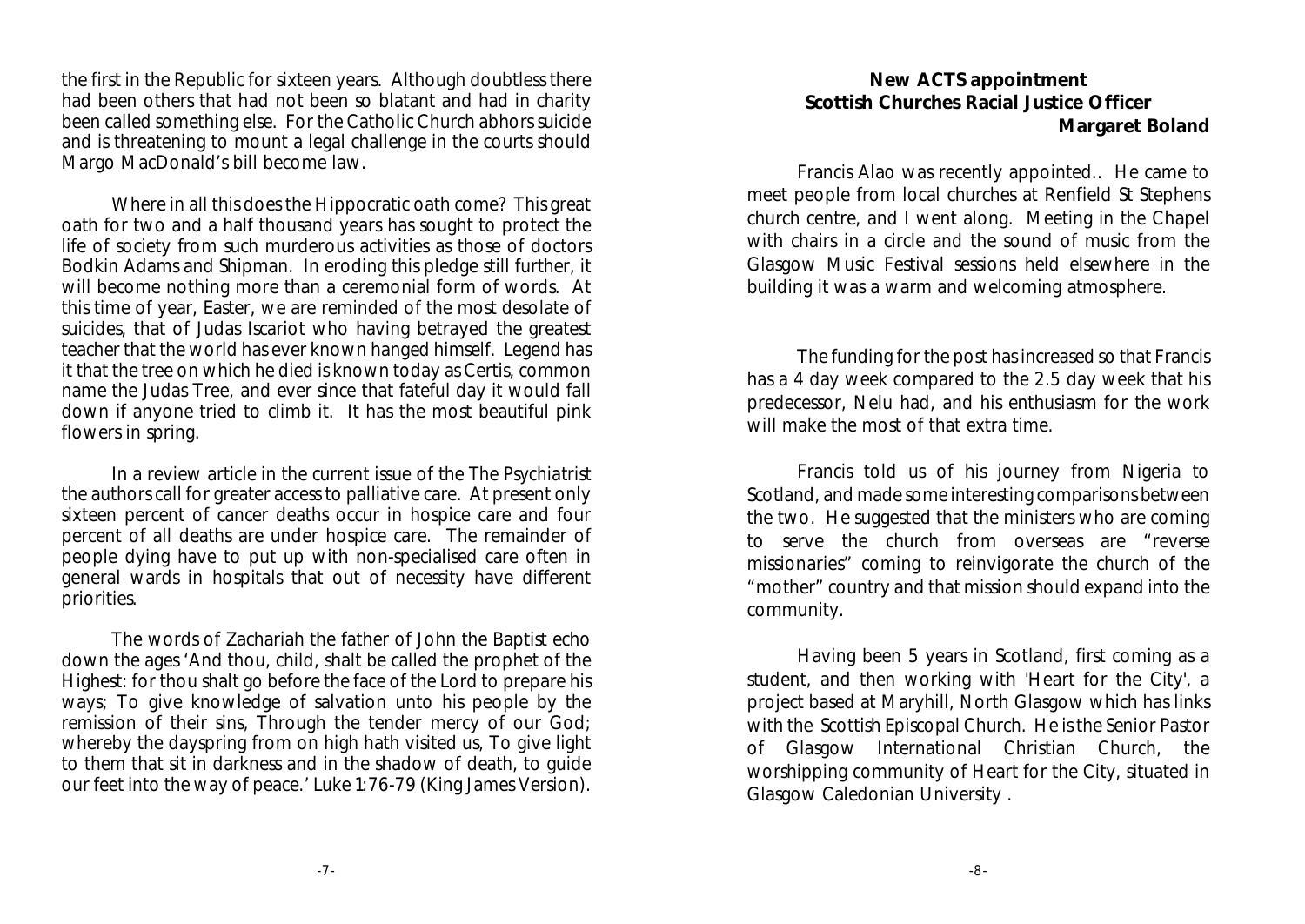Since coming to Scotland Francis has been passionate about networking Churches and Christian organizations together. He is particularly keen on bridging the gap between the established Churches and emerging Churches in Scotland, believing there is much the churches can learn from each other, and together they can find new opportunities for engaging in God's mission. He has been part of the MECTIS (Minority Ethnic Community Churches Together in Scotland) organising group, and plans to build on this work.

He identified needs to connect asylum seekers and refugees with their partner churches in this country; to find ways to link international students with their faith communities here; and to integrate overseas members of partner churches into local congregations. The underlying theme was of giving and receiving spiritual nurture and learning from one another.



**SOULMATES (!) Margaret Peacock**

"George and Margaret WLTM 2 or3 Friends 4 MfW on Skype. Tel 0141"

How's that for an advertisement in SF?

We recently bought a new laptop, which has a bult-in webcam, with a field of view of 60° and big depth of focus. On Skype it could show three people sitting together. Anybody who has a similar facility could use the Skype to join with a group of up to three others for a Meeting for Worship.

I am thinking of Friends who live in very remote locations, who cannot normally manage to attend a Meeting. Maybe they hold their own private Meeting, maybe not. But possibly they have the technology to keep in touch with their families abroad, and would value using it in this new way for worship. They could get in touch with the nearest isolated family to explore the possibilities, or they could put an advertisement in SF (not quite like the one above!) to see if there is anyone further afield who is equally unable to attend a regular Meeting for Worship.

I am also thinking of Friends who for reasons other than remoteness cannot attend a normal Meeting - Friends with disabilities and Friends who regularly work on a Sunday morning.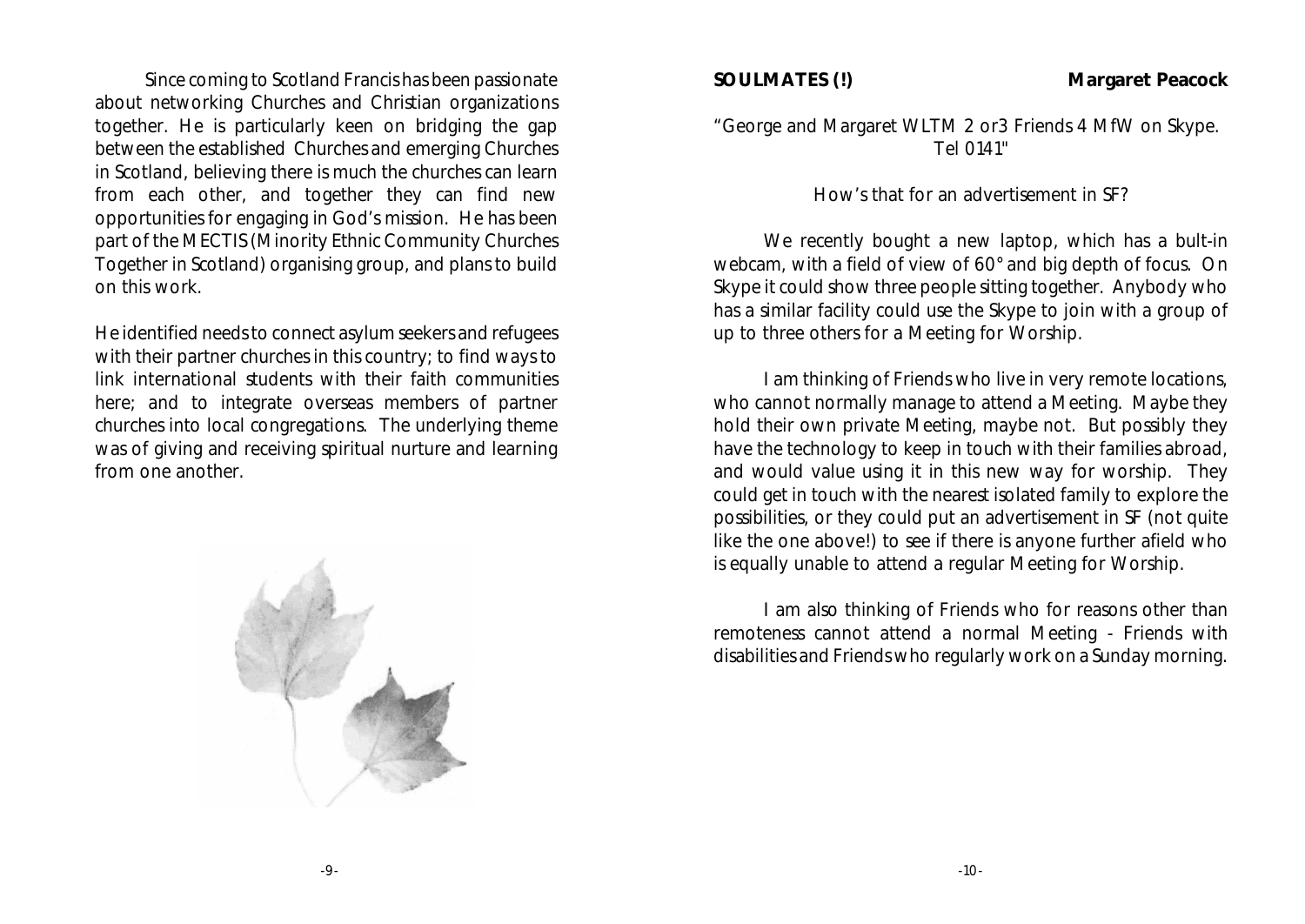#### **SCOTTISH CHURCHES HOUSING ACTION**

**Supported Lodgings John Foster**

There are young vulnerable persons in Scotland who require support to help them cope with every day life. Many of them have been denied the basic skills needed to live normally and have often been homeless. They require a helping hand to learn the basic requirements of living in a balanced and caring home.

For several years Nightstop has provided short stays in peoples homes for just one or two nights. This can provide relief from the endless round of homelessness - a clean bed, a bath, a meal or two and some companionship. This is a great value but in some ways ways rather limited.

The concept behind the supported Lodgings Scheme is for a young person to stay longer in a home. The basic requirement is for the person to have their own room and to share the kitchen and bathroom facilities and as appropriate to become part of the family. The hosts can be families, couples or single people.

Supported lodgings can help prevent homelessness at a time of crises, fitting into a network of services providing more settled supported accommodation for young people. Often, however, a previously homeless young person who lacks the appropriate knowledge cannot cope with living in their own accommodation and becomes homeless again.

Several local authorities support this idea but it does require volunteers to participate and much care needs to be taken in matching the needs of the young person and potential hosts.

I recently sent out an appeal letter and flyer to all Quaker Meetings in Scotland. Please support the development of Supported lodgings.

In the last edition of Scottish Friend I posed the question What do you mean when you use the word "HOME"?. Some possible thoughts could include;

www.www.www.www.www.www.www.www.ww A place to rest your head. A place you want to return to. A place where you are loved. A place where you can welcome others A place to seek privacy. A place to prepare food, to eat and perhaps to share with others. A place of security. A place of peace

I am sure you can think of others.

And don't forget, a homeless person is denied most of these.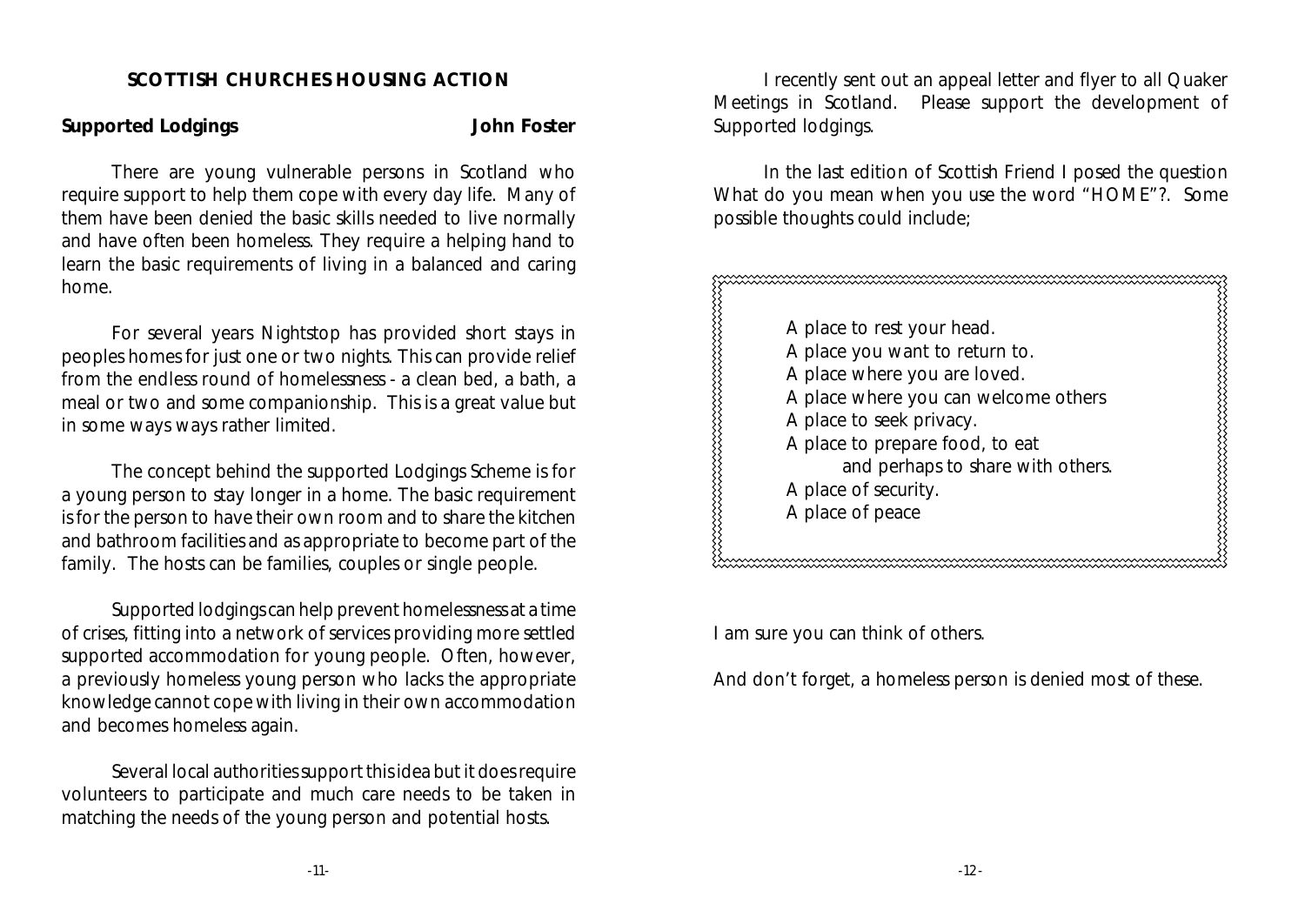At the age of seventy one I found myself packing up a lifetime's belongings to move to the magical Isle of Skye. My son had taken me to Skye in the autumn of 2000. We arrived late in the afternoon and I gazed in awe at the rushing waterfalls and towering red Cuillins rising nearly three thousand feet from the sea loch Ainort. Over the next eight years we came to Skye two or three times each year, often debating how we could live here, and in the autumn of 2008 we came to stay.

Skye is roughly seventy miles long and is made up of five peninsulas so that nowhere is more than five miles from a tidal sea-loch. Often these estuaries are quite calm in spite of the frequent winds. When the sun shines it has a special purity and extra beauty. In the twelve weeks either side of Midsummer Day the sun has an extra beauty when the it sets for an hour with a long twilight.

The bridge to Skye no longer has a toll so it is a free journey from Kyle of Lochalsh, and the island does not feel isolated as are many of the other islands around the Scottish mainland. The principal town is Portree which has Banks, a very good Library, most of the usual shops and a Co-op Supermarket on the outskirts of the town. There is a Doctors' Surgery and a small Hospital. "Specsavers" visit once a month but the NHS Dentist has a very long waiting list. There are several "beaches", a harbour and pier with boat trips to the cliffs to see the abundant wildlife. A Sea Eagle's nest is videoed and shown in the Aros visitor centre.

From the Bay Beach and area of green islets one can see Eider ducks, and beyond the famous Cuillins (at present under

snow). North of Portree are the Storr, with the "Old Man" rock and the rocky Quirang. On the coastline is the "Kilt Rock" with a wonderful waterfall plunging many feet into the sea.

The Cuillins straddle the centre of Skye. For those like me who are no longer able to climb there are wonderful views: from Glen Brittle to the north; Sligachan, on the road to Portree; and Elgol, a stunning village on a steep hill with the school on the beach. There are boat trips from Elgol to Loch Corusk, in the heart of the Cuillins. The road to Elgol goes around the sea-loch, Slapin; Blaven (at three thousand feet) towers above the road. With a high tide, the seas can engulf the road here. We think this happens more frequently now and possibly points to a slightly higher sea level. This place is special to us - heaven on earth?

How about Quakers? We saw notices in Portree when we visited so once we had settled I went to Meeting and had a warm welcome. Since then I've had great support. There can be ten or twelve people, similar to my old meeting at Caerleon. We meet twice a month at Portree and once a month at Breakish, then come together twice a year for a shared lunch. Thanks must go to Ruth and Carel Goodheir who started Quaker Meetings ten or twelve years ago. Alasdair and Ann often go to Area Meeting for us. The distances are vast! - even compared with South Wales, but people in Scotland seem to accept this. We are hosting and Area Meeting in May this year - this will be quite an occasion! At present we are half-way through "Hearts and Minds" although I had already worked through this at Caerleon several years ago. It is so interesting to hear all the different view points, but in the end we all agreed to the spiritually fulfilling nature of Meeting for Worship, the silence and the testimonies. All of us try to live up to these truths in our individual ways.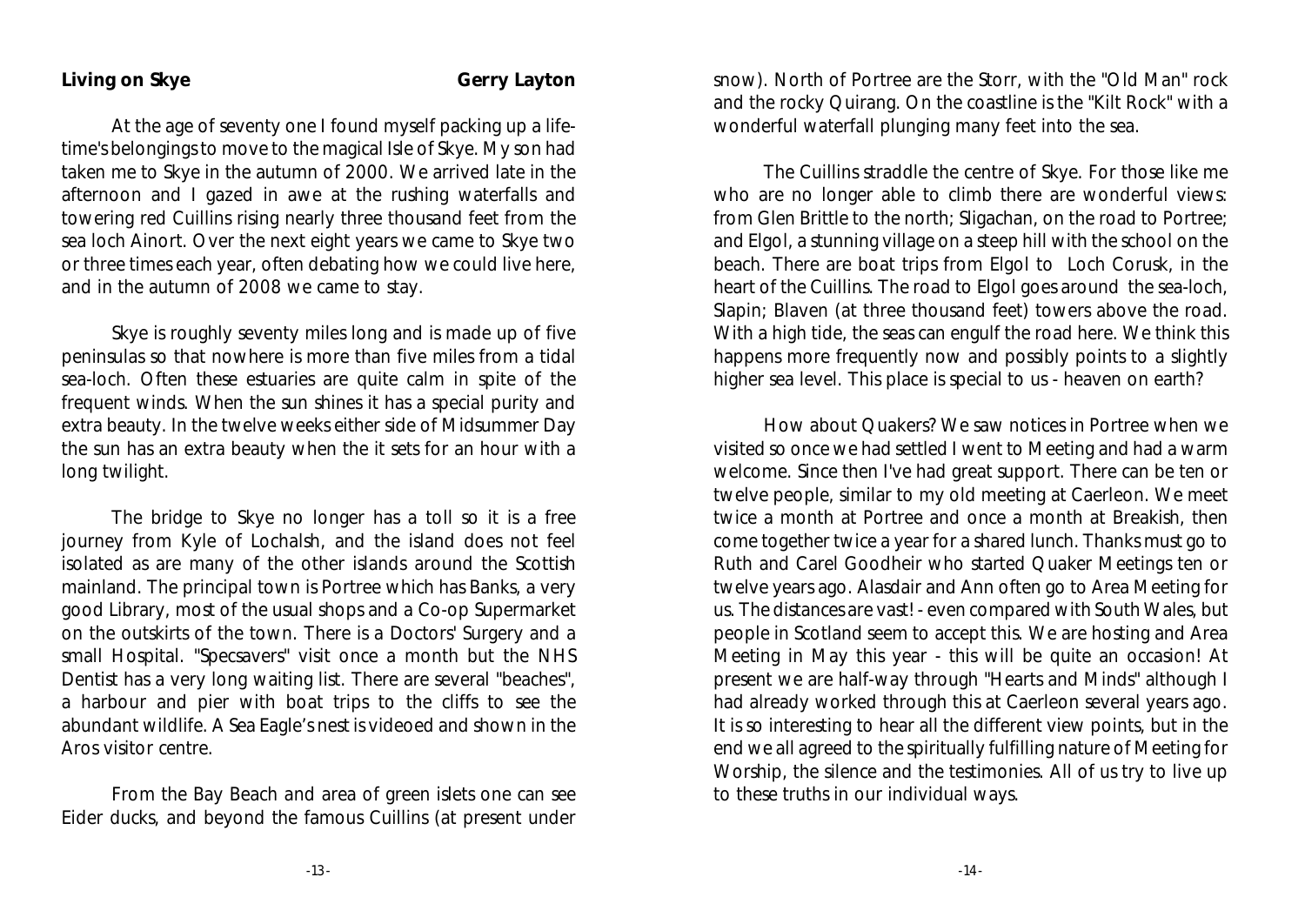A retired Canon and Forces Chaplain occasionally joins us in Meeting. Before I knew he was connected with the Armed Forces, I discussed Peace with him and Alasdair. Afghanistan had been on the news. "Fred" told us that soldiers don't really like killing people. He has offered suggestions for charitable work that our Meeting could arrange. He struck me as a very caring person and I was sorry at what I had said. On another occasion I apologised and he accepted graciously. I thought of my late husband who could usually see that there were two viewpoints, sincerely held, in discussions.

We have a "Faiths together" group on Skye. They run a "Taizé". Morag leads the chants with about five minutes of silence between the singing. This is held in the Scottish Episcopal Church once each month. "Fred" and the Vicar often join us.

I am a country person, I like animals and plants, as well as the sea lochs and mountains, so don't much like towns and crowds. Skye offers a special tranquility. I learnt a number of years ago that happiness is important and comes from within one's soul whatever one's circumstances. I know it's no good moving to an idyllic place and hope to solve one's problems, these, I fear are endless, whatever one's age. I am thankful and think I am lucky to be able to try to overcome them in a place that to me will always be very special.

Geraldine (Gerry) Layton, (Caerleon Meeting, South Wales 1985 - 2008), Skye Meeting, North of Scotland Area.

**Margaret Gladden Diane Bowes** 

[Margaret survived only three days after a stroke early in April. She was 69 and we all thought she was much younger. - MP]

 Bryan and I personally felt devastated by Margaret Gladden's death and our small meeting is bereft. We will miss her shy smile; her hesitant speech; her sharp analytical mind; her honesty; her formidable intellect and above all her integrity. She was a diligent and innovative correspondent. When it looked as if the Kindrogen family week-end would have to be cancelled, Margaret stepped in and took it over, together with Kate Arnot.

 Margaret became our 'Yours Faithfully' column writer for the Milngavie and Bearsden Herald, where local church ministers write a personal letter. Margaret's letters were always imaginative and thought-provoking. As we came to know Margaret better over the years, we learned of her academic achievements, and how she continued to lecture her students after retirement, without any salary, so as not to let them down. Her extreme modesty and self-effacement were a mystery to us!

 Margaret was deeply serious in her interest and study of the 'Gospel of Thomas' and was learning Coptic so as to read the original manuscripts, just as she learnt Gaelic so as to speak at her daughter Rona's wedding.

 The Thomas Group were down in Dalry, at our June Seminar [with Rosemary Gascoyne], and we'd each been asked to choose a logion from Thomas, that had been particularly meaningful or helpful to us. Margaret chose this one. She said she'd been in a difficult situation at work, where someone was giving her cause for worry, but refusing to take her advice.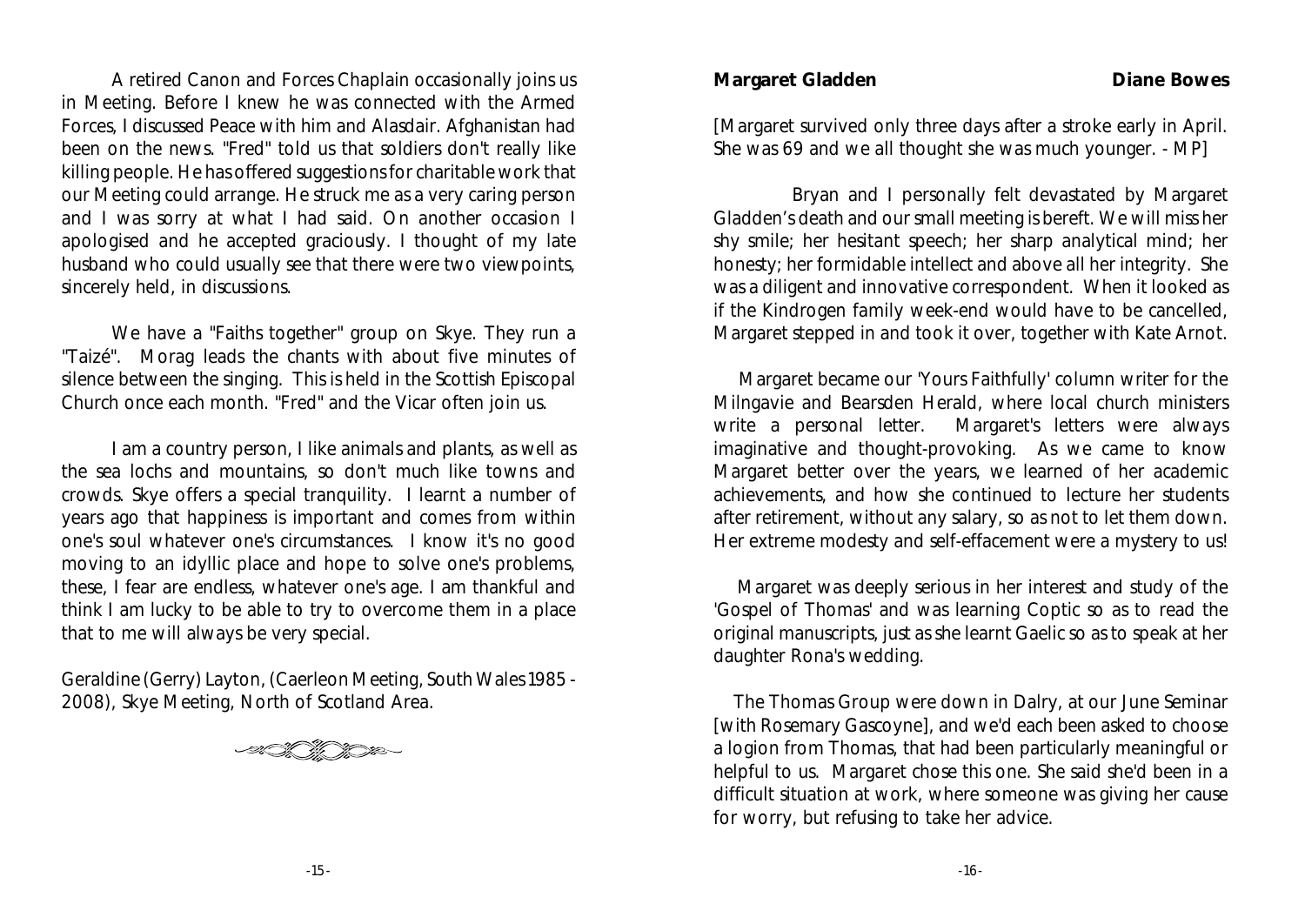Logion 42: "Jesus said: become yourselves, while passing by".

 This has been interpreted as: 'letting go' is sometimes the best way of dealing with a situation [ie. letting go of 'self' ].

 As a result of this Margaret decided to stand back and not intervene further, and this happened to be a good decision.

 Margaret was the most kind and thoughtful person and was offering to do shopping for us just a few days before she died. It's so hard to believe we have lost her.

We will hold her warmly in our memory always."



**General Meeting - Glasgow 13.3.10. Chris Stapenhurst**

General Meeting for Scotland was a welcome reason for me to extend a stay with a close friend after a concert (the subject of which, incidentally, was Dave Matthews, an American Quaker), also allowing me to visit Scotland's only Co-operative Bank branch to transfer my bank account. The train strike was reason to stay another day and worship in Glasgow the following day.

After the 'housekeeping' items, the next steps on same sex marriage were considered. A group was formed to advance the decision, but more interestingly dissent was expressed by a representative of an informal group regarding BYM's Minute 23 itself and the way in which it was reached. Of course there are implications for advancing same sex marriage if the decision itself is not sound, but the Clerk reminded us that this item and meeting were not the proper place to question the decision itself, nor was GM responsible for the original decision. I found it an interesting controversy. The 'dissenting' group have made a submission to Quaker Life detailing their concerns.

Surprisingly unified was our response to a draft statement from Action of Churches Together in Scotland (ACTS), for our aversion to creed seems to extend to written statements in general. In this instance we agreed that 'Scottish Churches are deeply concerned about the present involvement of British forces in Afghanistan', but could not go further since we found no possible conditions for a 'just war', nor did we desire the deployment of troops under the International Security Assistance Force or otherwise (these being the subjects of the remainder of the statement).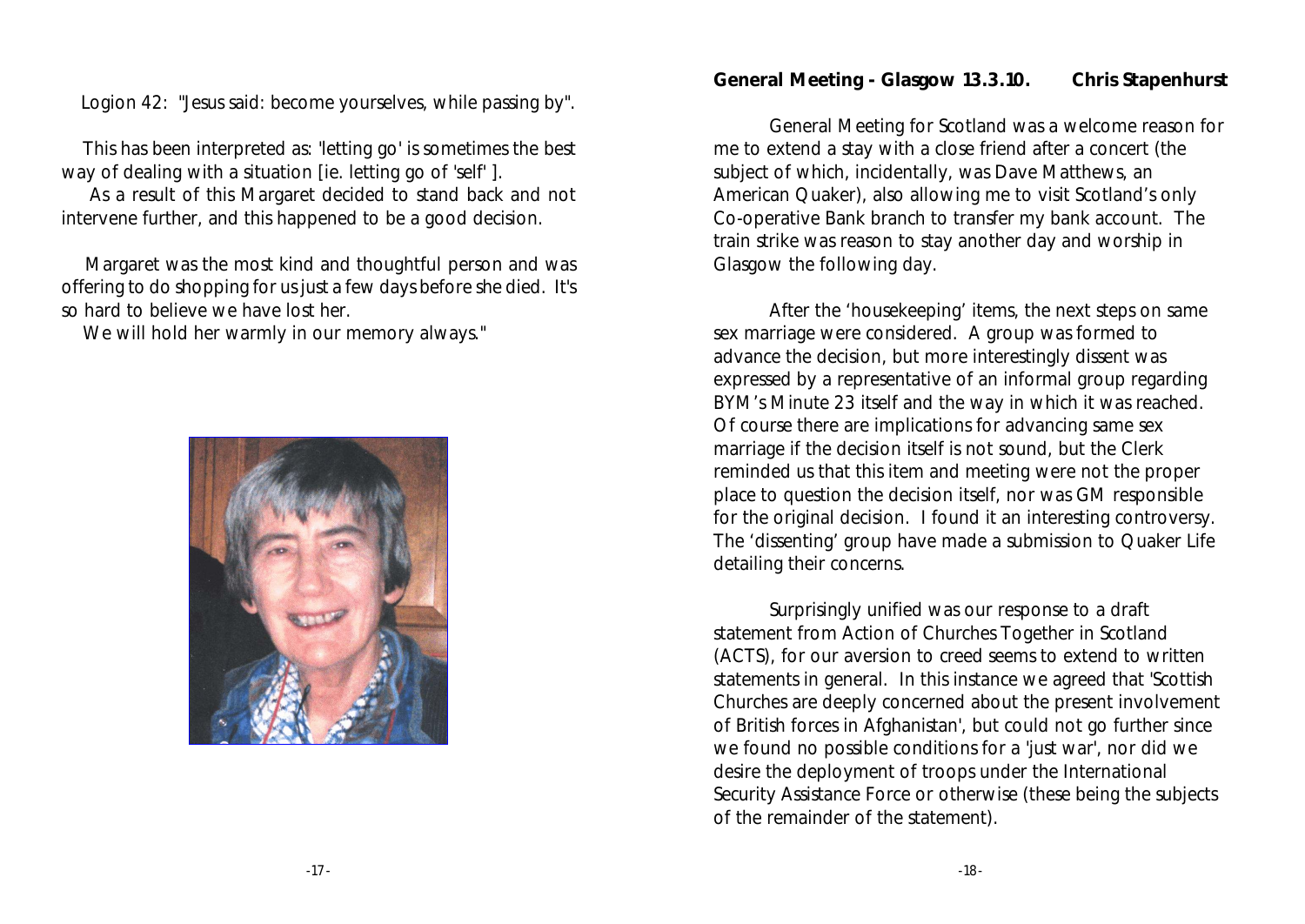In the various reports I was interested to hear from the Archive Group, this being a concern I had not hitherto considered; also from Margaret Peacock regarding the Quaker Committee for Christian and Interfaith Relations, though was surprised to hear that the committee is lacking in input from individuals informed on interfaith issues. 'Becoming Friends' seems to be the object of some slight controversy, and I confess that although I have not yet seen the course itself, was sceptical of its seeming artificiality; fortunately, Friends in West Scotland seem quite satisfied with it, for they have asked that Woodbrooke might deliver a companionship training course, which the GM supported.

Thank you to Glasgow Friends for lunch – it is ironic that Quaker events are always so conducive to such gluttony on my part.

The afternoon's talk was delivered by Alastair Cameron of 'Scottish Churches Housing Action' (SCHA). The group – which incidentally involves representatives of more churches than does Action of Churches together in Scotland – whilst recognising the wide array of issues facing the homeless and the insecurely housed, prefer to focus their resources on finding housing for the homeless. This requires consideration of both the 'unit' and the 'context'; many homeless people may not be able to cope with a sudden house keeping responsibility, paying rent, etc, and are further hampered by their lack of simple possessions such as furniture, toiletries, cleaning utensils. SCHA works to overcome these problems, so that the newly housed might keep their homes. Small considerations as these, as well as the actual housing of the homeless are the concern of the group.

For the second part of the talk, Alastair partitioned us into three groups, each to consider two challenging questions: "what effect has the recession had upon the issue of homelessness?" and "how might we 'unwittingly' be part of the problem?" (I paraphrase)

That homelessness is allowed to exist – this is sickening the more one dwells upon it the more so. But that I might be a part of a group engaged in the discussing of this issue, and concerned so sincerely for it – this is surely a joy to outweigh any disgust.

Regretfully, I found no definitive answer to these questions; for the first my group considered that we might unnecessarily occupy more accommodation than we require, and for the second that services to aid the homeless had been cut back by lack of funding. Really a great deal more time and better informed minds, I think, would have been required to produce more comprehensive answers.

After the Signing of the Minutes and closing Worship, I was anxious to return to my friend, but not so anxious as to neglect to wish Friends farewell, nor to smuggle some delicious slices of the various home bakes into my Sgt Pepper's Lonely Hearts Club Band lunchbox to share with my friend. Would the producers of these cakes kindly give us the recipes?

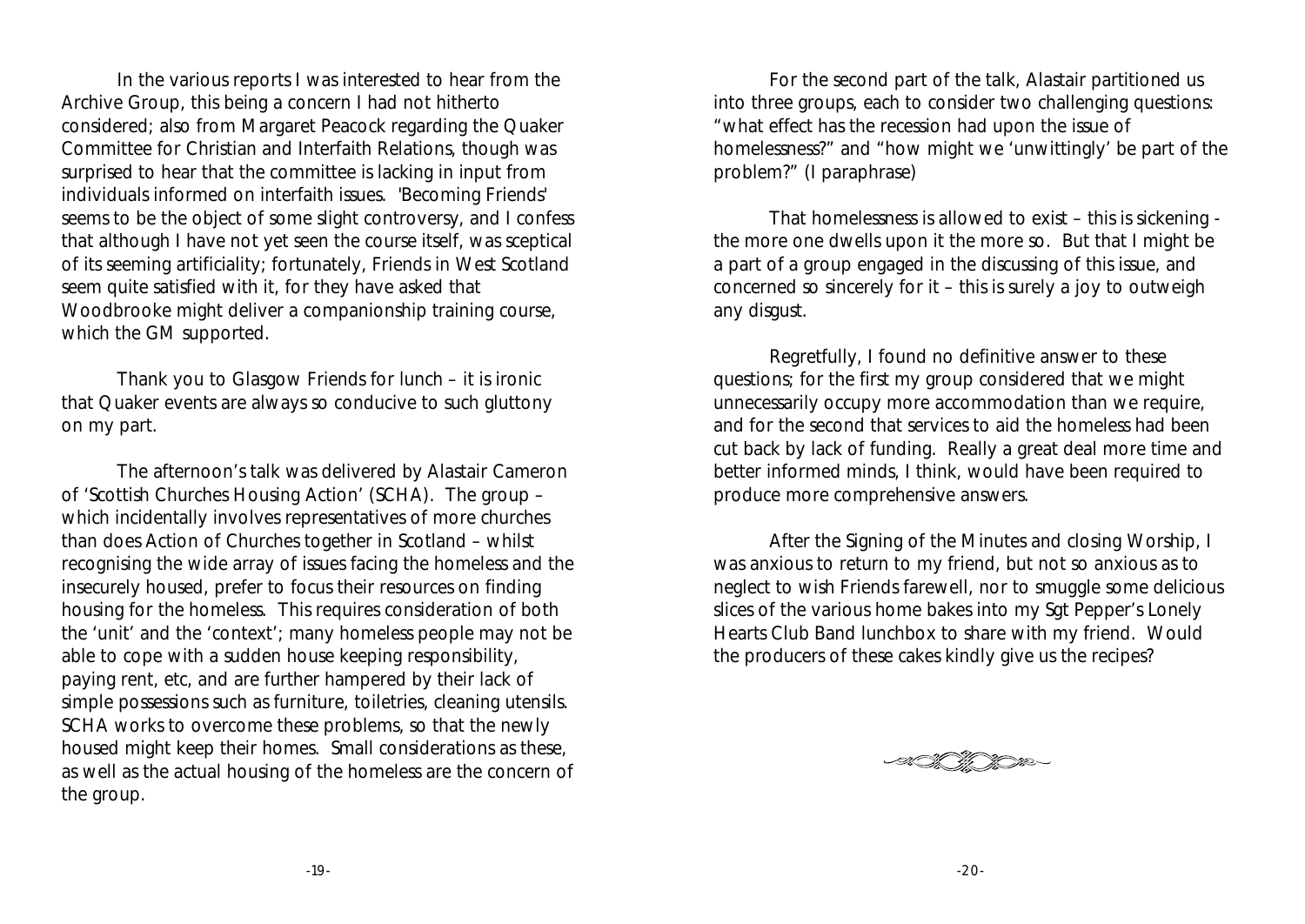#### **Meeting for Sufferings 17.3.10 Margaret Peacock**

The meeting was concerned with two main subjects: growth of our meetings and work to liberate children from detention centres. Before that we had an innovative opportunity to return briefly to last time's issues that might have moved on or were not satisfactorily dealt with.

The Recording Clerk reported on the Equality bill in the House of Lords. She had been extremely impressed by the speed and power of Friends' mobilisation. The success of the vote (95:21) showed how effective our cooperation with other churches and faiths can be, and is an inspiration for the future.

In home groups before the plenary we discussed growth of our meetings. In spite of being timetabled as a re-visiting of Priority A, most people took growth to be growth in numbers, and we heard about buildings versus no buildings; Quaker Quest; different kinds of innovative programmes and non-Sunday meetings; and many variations on the subject of welcome. There were dire warnings about the widespread perception of Friends as cliquey. In our rush after Meeting to ask if our friends are recovered from their colds, we leave new or quiet attenders standing lonely. So please, Friends, abandon the conversation with your friend the moment you see anybody with nobody to talk to.

After what was referred to as sharing our experiences, we were brought back to the fundamental issue of the growth in quality of our Meetings for Worship. The two kinds of growth are not necessarily related but, if we pay attention to the Spirit, we may be led to surprising and powerful innovations leading to growth in numbers.

With regard to the scandal of detention of child refugees we had a very competent introduction paper from Michael Bartlet, detailing the current situation, sources of information and quotations from recent reports, and a list of organisations working on the problem. In particular we were reminded of the existence of the Quaker Asylum and Refugee Network and urged to visit the website of the Churches' Refugee network. Detention will be one of the subjects for discussion at YM. YM may decide to make a public statement in the form of a letter to the Minister of Justice, and Michael provided a draft text. (SeePpage 24) We were also given the text of a letter to the *Telegraph* which was sent above the signatures of fourteen Christian denominations. (See page 25)

Ron Barden, Clerk of Quaker Finance and Property Central Committee, summarised the financial report for 2009. He was greatly relieved that Friends had responded to his urgent appeal at the end of 2009, so that BYM ended the year in the black. He was not sanguine about 2010, still in the recession, and said we had to get tough and say to Friends that if we want the good work done in our name, we have to pay for it. Usefully, we shall shortly be getting a figure for the average contribution required from Friends.

Jonathan Fox, Clerk of Trustees, commented on their minutes. They see the core purpose of BYM as maintaining and developing the faith community of Quakers. In view of the high cost of our governance relative to other charities of the same size, they question whether the current committee structure provides the most efficient means of discerning and monitoring centrally managed work. They seek to identify Friends' skills and experience that could be put to use, and they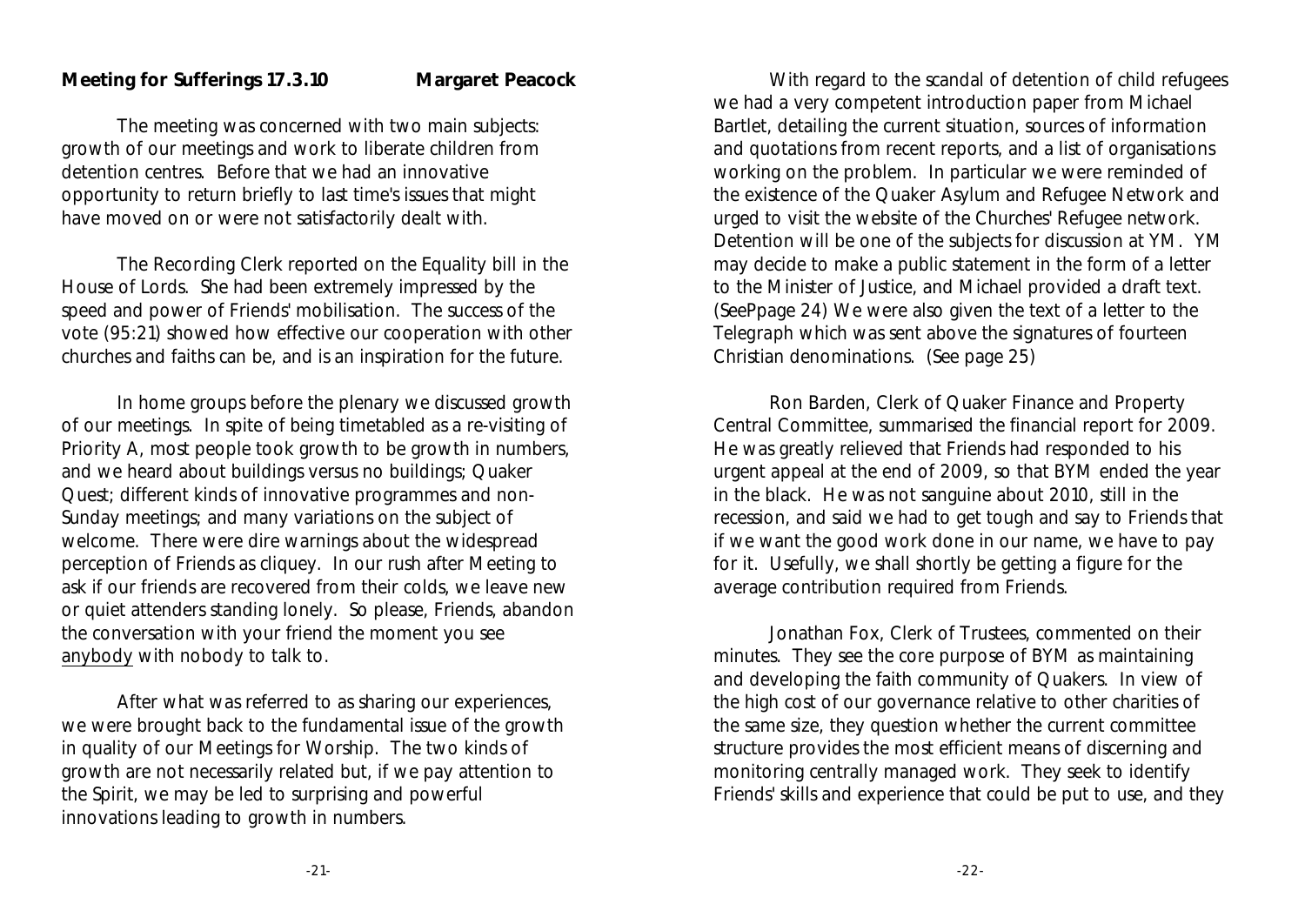ask Friends to think fundamentally and be ready to accept change.

Personally I think we might sometimes save a lot of money by foregoing the social advantages of committees holding physical meetings. Telephone conferences work very well if properly prepared, and if the will is there they can be held in a Quaker manner, incorporating silence, under the same divine guidance as normal Quaker business meetings. Even an all-day phone bill would be cheaper than a train fare and emit less  $\mathsf{CO}_2$  than a car journey.



**Letter sent to Jack Straw on 30 March 2010.**

We are writing on behalf of Meeting for Sufferings, our national representative body, to express our dismay at the continued detention of children who are subject to immigration control in Britain. We remain deeply concerned at what amounts to the imprisonment of children despite very clear UNCHR guidance that young people should not be subject to immigration detention. We do not consider that this practice reflects the humane values of this country or corresponds to any proper understanding of the rule of law.

We urge you to reconsider your current policy both in the light of the recent report of Sir Al Aynsley-Green the Children`s Commissioner, and the overwhelming evidence offered by the Royal Colleges of Psychiatrists, Paediatricians and GPs in their recent report of the harmful effects of such detention and the report by HM Chief Inspector of Prisons Anne Owers on Yarl's Wood immigration removal centre that sharply criticised the detention of children. We draw to your attention the findings of the Parliamentary Joint Committee on Human Rights that "detention centres are prison-like" and the Home Office Select Committee`s finding that "present practice is unacceptable."

In the light of these reports, we would like to know what changes you have made or are planning in the way children are taken from their homes and transported to detention and the efforts made to ensure their well-being while they are detained.

We would also like you to clarify in particular, what action the UK Government will be taking in the light of the recent judgment in the European Court of Human Rights in the case of 'Muskhadzhiyeva' where it was found that the detention of children in Belgium was unlawful.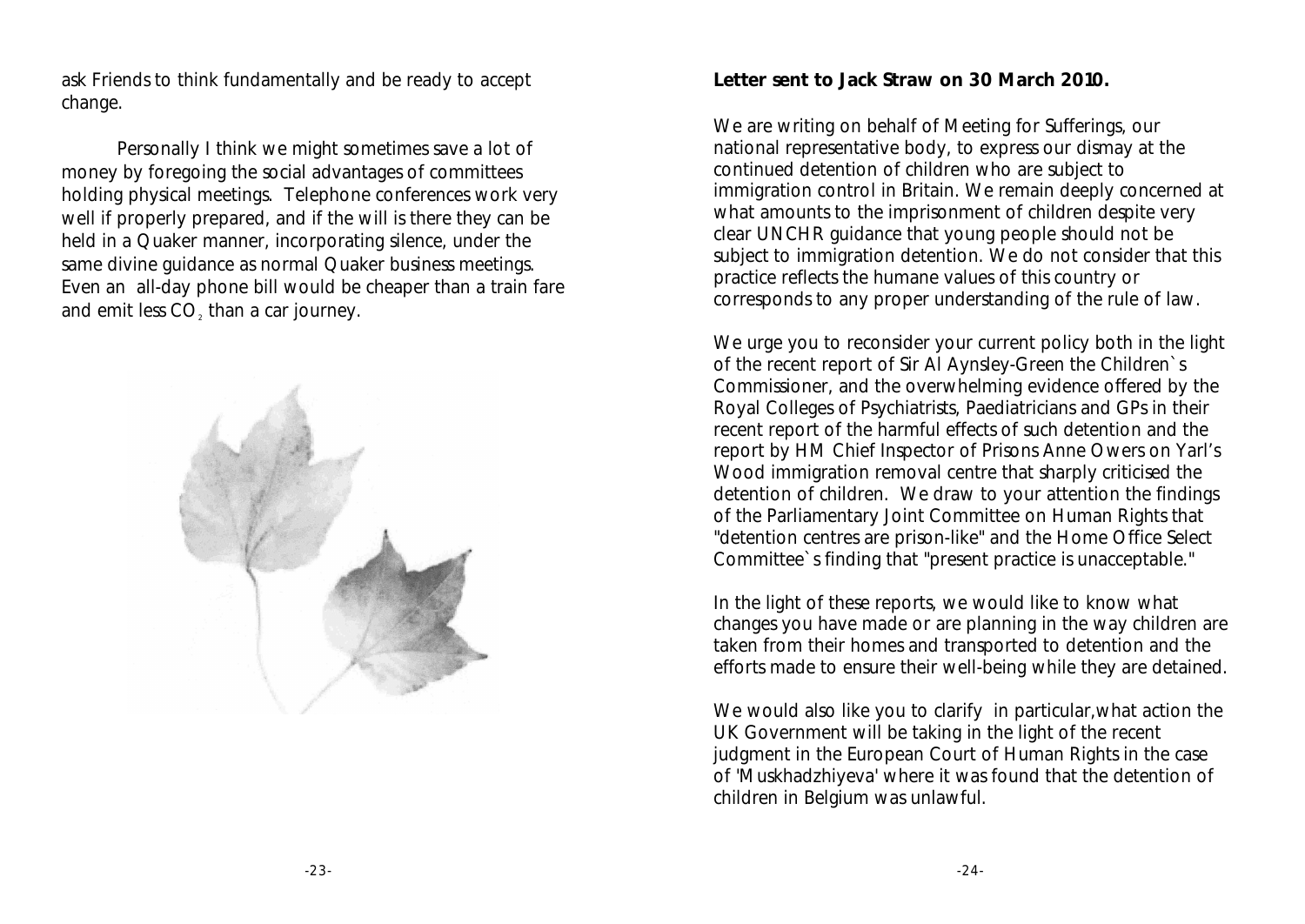**This letter to the Daily Telegraph was sent above the signatures of 13 representatives of other churches. Detention of children**

SIR – We are writing to express our grave concern at the findings of Sir Al Aynsley-Green, the Children's Commissioner, on children detained at Yarl's Wood (report, February 17). We call on the Government to bring an immediate end to the unnecessary and inhumane practice of imprisoning children, babies and young people in immigration removal centres. We note that the Children's Commissioner, the Royal College of Psychiatrists, the Royal College of Paediatrics and Child Health, the Children's Society and many other bodies concerned with the wellbeing of children all support an end to child detention because of the appalling effects on children. These include insomnia, bed wetting, weight loss, speech regression, depression and self-harm.

Our faith calls us to look particularly to the needs of the most vulnerable in our community. We therefore urge the Prime Minister to bring Britain in line with other Commonwealth and EU countries, which provide less harmful community-based facilities for families awaiting a decision about their future.

**"Prospects" - a paper from BYM Trustees, who have been considering Quakers' response to their financial situation.**

We see the core purpose of BYM as maintaining and developing the faith community of Quakers. We acknowledge the importance of the centrally managed work in fostering the worship and witness of Friends. We recognise that the centrally managed work encompasses three strands: church,

charity and business. In our discussion we have explored the relationships between these three strands.

A key aspect of the centrally managed work is the provision of services which will support and enable Friends throughout the Yearly Meeting in their work and in realising the aspirations expressed in *A Framework for action*. We hope that imaginative ways may be found to develop and organise these services, such as we already see in the development of advocacy work.

The question whether the current committee structure provides the most effective and efficient means by which central work is discerned and monitored, while recognising the essential value of wide participation. Many Friends have skills and experience which are not currently being used to assist Quaker work. We need structures and mechanisms which are appropriate to Friends' lifestyles today and which will not deter some Friends from accepting service.

We sense that the governance costs of BYM are probably too high for the times in which we live and for the size of the organisation. We urge Friends to be bold in considering and accepting different ways of achieving good governance which are nevertheless consistent with our faith, rooted as it is in the worshipping communities.

We could make more effective use of resources by being more willing and able to withdraw from or hand on areas of work where others are also working and where the distinctive Quaker voice is not vital.

We encourage the continuing exploration of collaboration with the Woodbrooke Trustees and remain open to the potential for collaboration and partnership with other bodies.